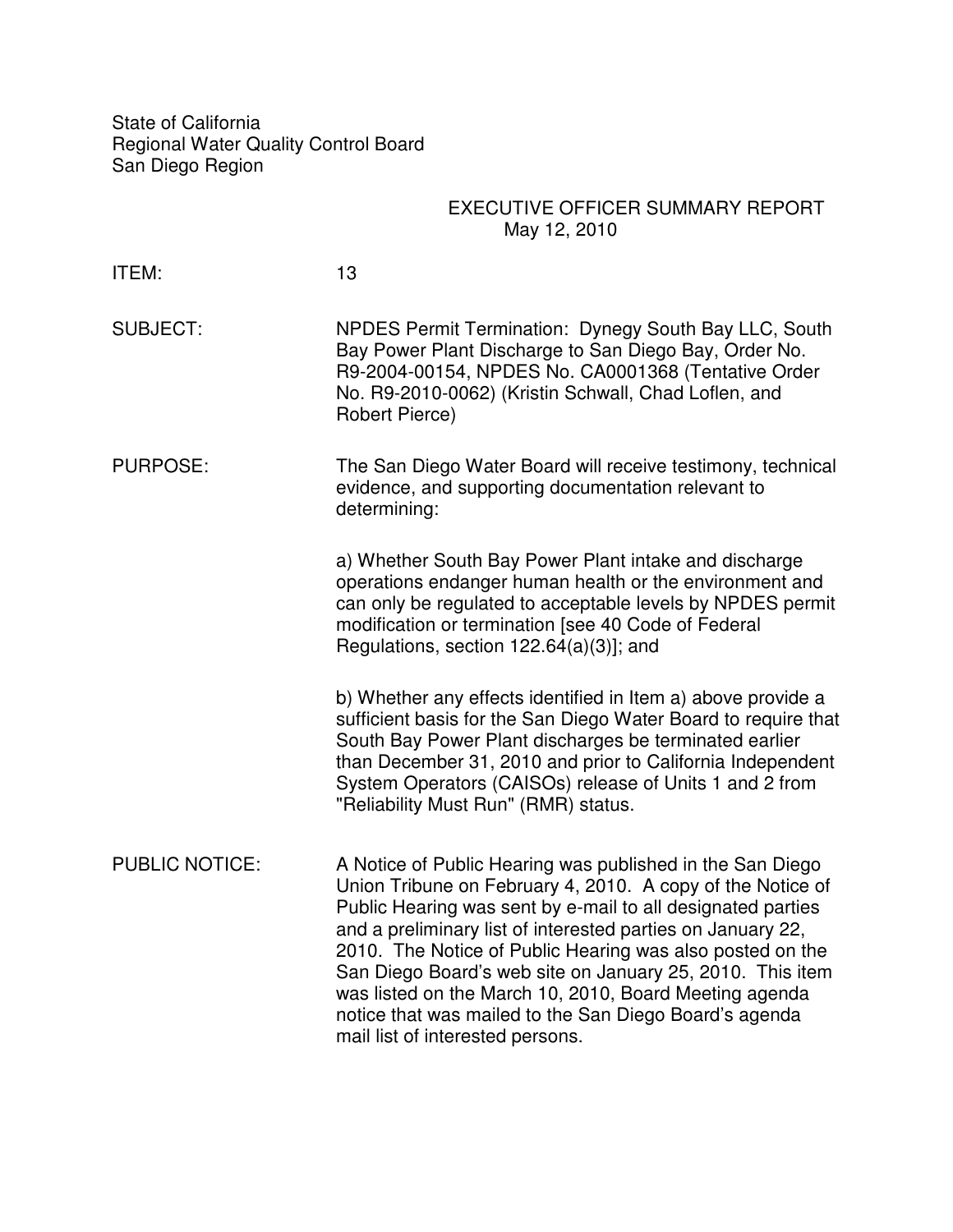Executive Officer Summary Report -2- The Contract of May 12, 2010 ITEM 13 – South Bay Power Plant

A Notification of Additional Designated Parties was sent by e-mail to all designated parties and interested parties on February 9, 2010 and was posted on the San Diego Board's web site on February 10, 2010.

The March 10, 2010 hearing was postponed until May 12, 2010.

 Another Notice of Public Hearing was published in the San Diego Union Tribune on March 22, 2010. A more detailed copy of this Notice of Public Hearing with the tentative termination order and Staff Report were sent by e-mail to all designated parties and interested persons and posted on the San Diego Water Board's web site on March 23, 2010. This item was listed on the May 12, 2010, Board Meeting agenda notice that was mailed to the San Diego Board's agenda mail list of interested persons.

### DISCUSSION:

L

### **Current Receiving Water Quality Conditions<sup>1</sup>**

 Discharges from the South Bay Power Plant (SBPP), located on the southeastern shore of San Diego Bay in the City of Chula Vista, have had impacts on the waters of south San Diego Bay since 1960 when operations began. The SBPP, currently operated by Dynegy South Bay, LLC. (Dynegy), uses the waters of San Diego Bay for once-through cooling (OTC) of its electric generating units. Each unit is supplied by two circulating water pumps. The quantity of water circulated through the plant is dependent upon the number of pumps in operation. When all pumps (including Units 3 and 4) were in operation, the water circulating through the plant was 601 million gallons per day (MGD). After passing through the plant, the circulating water is discharged through a channel that continually mixes with San Diego Bay water. Units 3 and 4 were permanently shut down as of December 31, 2009, leaving Units 1 and 2 in operation. This resulted in the reduction of maximum flow rate from 601 MGD to 225 MGD (63 percent reduction). It is reasonable to predict that this reduction in flow also results in reduced adverse impacts on the water quality and beneficial uses of San Diego Bay. Furthermore, based on actual flow rates from January 1, 2010 through March 2010, the SBPP's projected annual average flow for 2010 would be approximately 54 MGD, which represents less than one fourth of its current maximum permitted level.

In adopting existing National Pollutant Discharge Elimination System (NPDES) Order No. R9-2004-00154 and the associated fact sheet, the San Diego Water Board

<sup>&</sup>lt;sup>1</sup> "Current Receiving Water Quality Conditions" is a new standard section the San Diego Water Board will see in Executive Officer Summary Reports for most NPDES-related agenda items.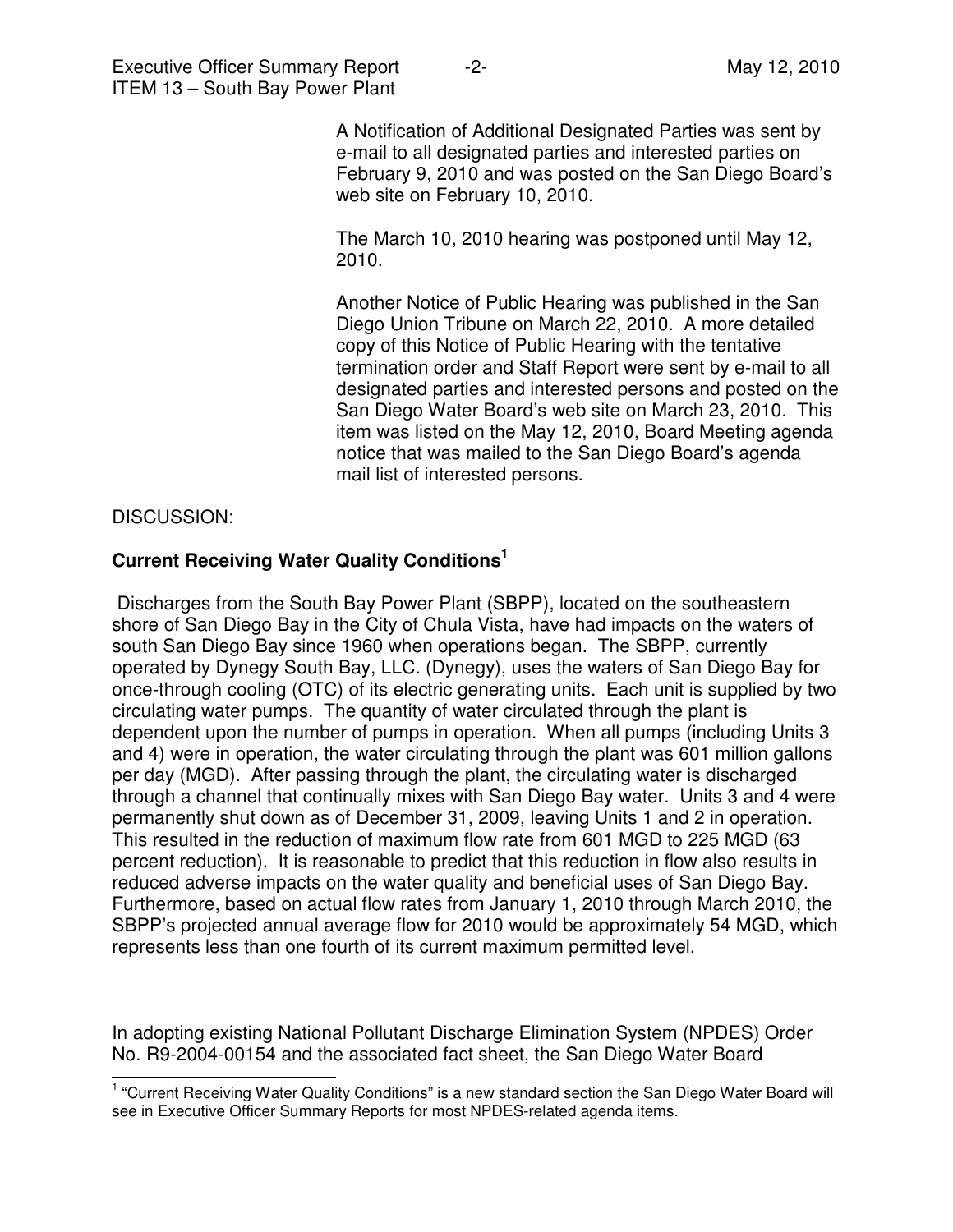recognized that the discharge from the SBPP impacts San Diego Bay receiving waters. The requirements of Order No. R9-2004-00154 were developed taking into account those impacts. Dynegy has been and continues to be in compliance with the requirements of the Order.

Effects on the beneficial uses and water quality of south San Diego Bay caused by the currently configured SBPP are described below. The discussion below represents a summary of discussion in the Staff Report contained in Attachment 1 to tentative Order No. R9-2010-0062, STAFF REPORT, Dynegy South Bay, LLC, South Bay Power Plant Evaluation of Water Intake and Wastewater Discharge Effects on San Diego Bay and Consideration of Termination of Discharge, dated March 22, 2010. More detailed information concerning these impacts and supporting references are contained in the Staff Report.

1) Copper - There is copper loading to San Diego Bay from the shell and tube heat exchanger for Unit 2, which is made of copper-nickel based material. Note that the tubing material used in the Unit 1 condenser is made of stainless steel containing alloying elements of chromium, molybdenum and nickel. Unit 1 does not contain copper elements. The discharge is in compliance with copper effluent limitations based on the California Toxics Rule.

2) Chlorine – Chlorine is added as a biocide to minimize the growth of algae and slime within the condenser tubes to maintain heat transfer efficiency. The SBPP operates the chlorination system intermittently to reduce the impact on the receiving water. The discharge is in compliance with the chlorine effluent limitations based on a site specific toxicity evaluation.

3) Temperature – Heat is added to the OTC water obtained from the intake channel at the SBPP to condense the steam generated from Units 1 and 2. The elevated temperature OTC water is discharged back to the San Diego Bay in the discharge channel. The naturally low-mixing, shallow water at the SBPP intake can be as high as 85°F (30°C). The effluent temperature could be as much as 25°F higher than the intake water (instantaneous maximum temperature limitation contained in Order No. R9-2004- 00154) when the plant operated at peak load (601 MGD). This resulted in discharge temperatures as high as 100°F (38°C) for several hours of the day and occasionally briefly higher. Since the latest temperature evaluation, the flow has been reduced by 63 percent and the thermal compliance point has been moved closer to the point of discharge, from a location out in the discharge channel to a location at the SBPP property line. A 2010 evaluation by Dynegy under the current reduced flow conditions using only the 2 currently permitted units found that the volume of the present thermal plume is 63 percent smaller, and the temperature is 4 to 5°F cooler at the point of discharge.

4) Dissolved Oxygen – A reduction in the dissolved oxygen (DO) concentration occurs due to the elevated water temperatures. This increases the metabolic rates of animals, which in turn increases their oxygen demand. Metabolic rates have been shown to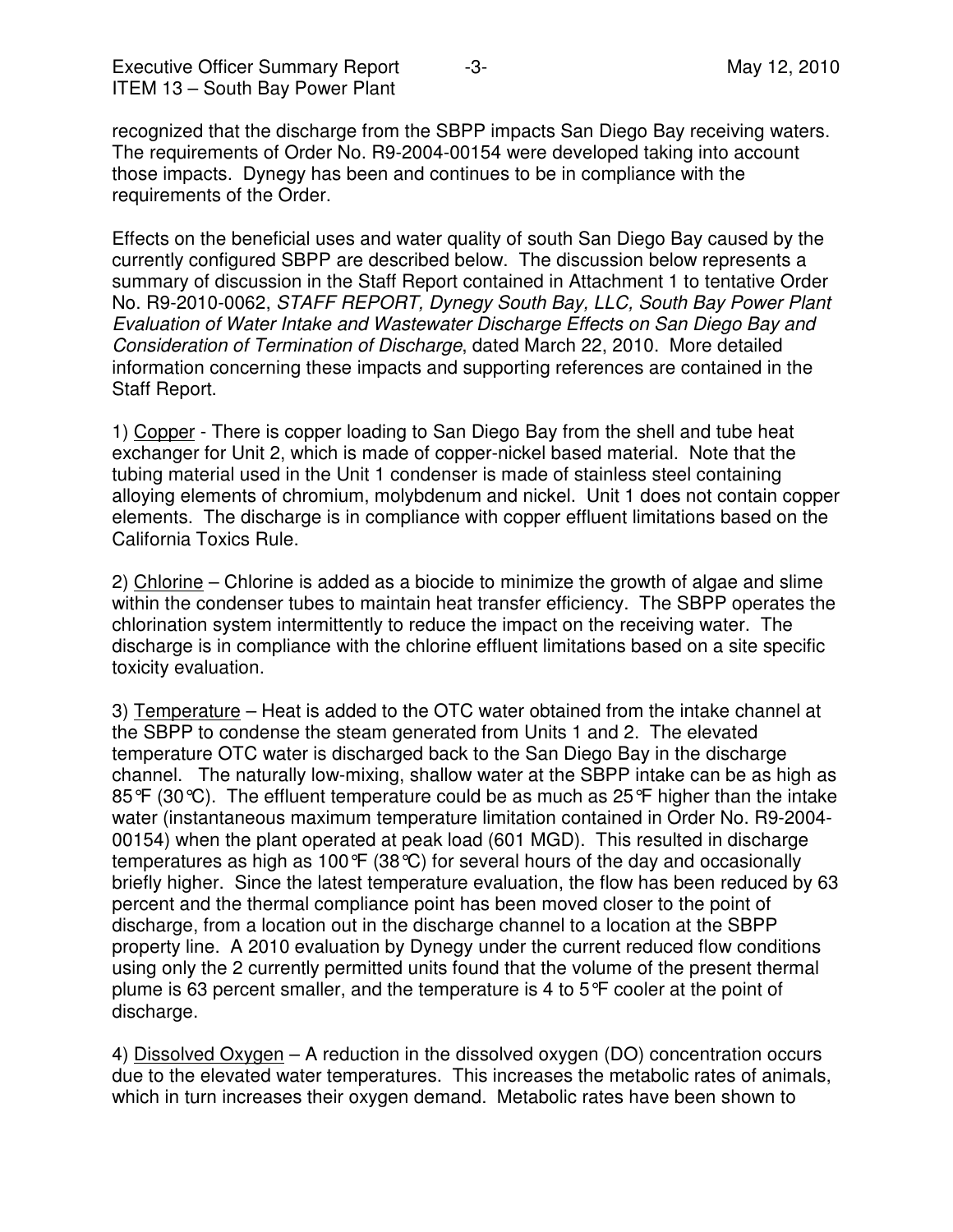Executive Officer Summary Report  $-4$ - Algebra 2010 ITEM 13 – South Bay Power Plant

double every 18°F (10°C). Due to the termination of discharges from Units 3 and 4, there is a 63% reduction in flow as of the end of 2009 and an associated unquantified reduction in DO impacts.

5) Sediment Load - The circulating water pumps at the SBPP influence the distribution of turbid water within south San Diego Bay. The distribution of particle sizes within soft sediment marine environments is a significant factor affecting the composition of infaunal assemblages, and the suspension of fine sediments by currents can increase turbidity thus decreasing light penetration through the water column and affect the growth of bottom vegetation. The power plant cooling water flows alter the South Bay turbidity distribution by drawing clearer waters southward along the deeper navigational channels on the eastern portion of the bay and expanding turbidity plumes along the western portion of the South Bay.

6) Eelgrass – Turbidity and thermal effects of the SBPP cooling water flows preclude eelgrass from growing in certain areas of south San Diego Bay. It was estimated that operating at maximum cooling water circulation rates (i.e. 601 MGD), eelgrass would be precluded from approximately 104 acres of south San Diego Bay, including the entire discharge channel and areas of South Bay immediately west and north of the Chula Vista Wildlife Island. The preclusion of eelgrass from the discharge under current maximum discharge conditions of 225 MGD is unknown, but is predicted to be less than the amount caused by flows of 601 MGD.

7) Benthic Organisms - The biotic communities in the immediate vicinity of the discharge point and in the discharge channel have been degraded by exposure to the OTC water discharge from the SBPP. The degradation to the biotic communities is due to several factors, including elevated temperature, flow volume, and flow velocity. Impacts are likely to be reduced due to the reduction in flow and the moving of the thermal compliance point closer to the point of discharge at the SBPP property line.

8) Turtles - The SBPP discharge channel is a key habitat for Eastern Pacific Green Sea Turtles, an endangered species. The warm water increases growth rates of the turtles, helping the population to recover more quickly from former exploitation (unrelated to the SBPP). The aggregation of green turtles in and around the plant indicates that this is a good quality, inviting habitat. Because green turtles do not depend on eelgrass in the bay, the health of the eelgrass systems does not affect the turtles. These turtles reside in San Diego Bay, and it is anticipated that the turtles will remain in San Diego Bay, with or without the warm water associated with the power plant discharge.

9) Entrainment and Impingement of Marine Organisms - As recognized in Order No. R9- 2004-0154 and elsewhere, OTC causes adverse ecosystem impacts when marine organisms are trapped against the SBPP's pump intake screens ("impinged") and cannot escape, or when they suffer contact injuries that increase mortality. Additionally, smaller marine organisms, such as larvae and eggs, can be drawn through the screens and directly into the SBPP's entire cooling system ("entrained"). Entrained organisms are subjected to pressure and temperature changes, chemical treatment systems, and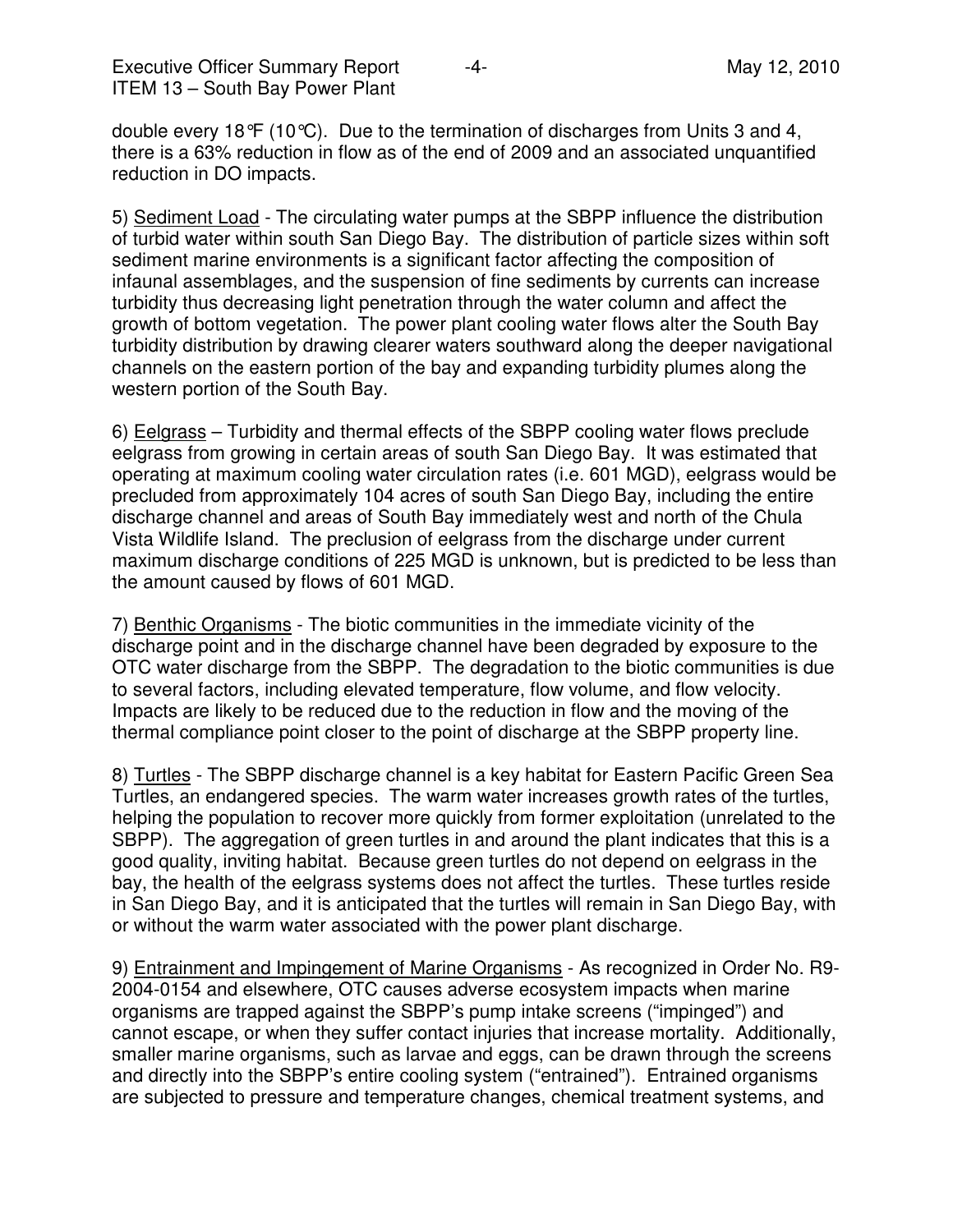Executive Officer Summary Report  $-5$ - And The May 12, 2010 ITEM 13 – South Bay Power Plant

violent sheering forces. These smaller marine organisms are subsequently discharged, dead or in dire health, back into the receiving waters of southern San Diego Bay. With the full flow of 601 MGD, the estimated maximum total annual abundance of impinged fishes at SBPP was 385,588 fish with a biomass of 556.2 kg (1,226.4 lb). About 20 percent of the total abundance and 14 percent of the biomass of fishes impinged are attributed to Units 1 and 2 which are the units currently permitted. With the full flow of 601 MGD, 13 percent of the anchovies adult population, 15.1 percent of the silverside adult population in the source water would be lost annually due to larval entrainment losses. Approximately 27 percent of the goby complex larval population and 50 percent of the longjawed mudsucker larval population would be lost annually due to entrainment.

### Clean Water Act Section 303(d) Listing

L

San Diego Bay is currently listed as impaired for Polychlorinated biphenyls (PCBs) on the State Water Resources Control Board's Final 2006 Clean Water Act Section 303(d) List of Water Quality Limited Segments. Accordingly San Diego Bay is on the list for development of a Total Maximum Daily Load (TMDL) for PCBs.

### **Environmental Outcome of Tentative Order<sup>2</sup>**

If adopted, tentative Order No. R9-2010-0062 would terminate Order No. R9-2004- 0154, NPDES No. CA0001368, as of December 31, 2010 or on the date that the CAISO determines that Units 1 and 2 are no longer designated as reliability must run units, whichever occurs first. Because the current Order No. R9-2004-00154 already contains provisions for termination of discharges with these same dates, adoption of tentative Order No. R9-2010-0062 by itself would have a negligible effect on the environment. However, it would affirm the time schedule for termination of the discharges from the SBPP under the current permit terms and conditions. If the Board takes no action, the discharges from Units 1 and 2 will also terminate not later than December 31, 2010. Discharges may only be authorized beyond 2010 by adoption of a new NPDES permit for Dynegy.

After discharges from the SBPP are terminated, the effects of the discharges will diminish and the process of restoration of the water body can begin. However, as the Tentative Order recognizes, Dynegy may submit a new application for an NPDES permit to allow discharges to continue beyond 2010. If the San Diego Water Board receives such an application, any proposed action to deny or adopt an NPDES permit based on such an application will be considered in a separately noticed proceeding. Whether proposed discharges would be allowed to continue beyond 2010, and under what conditions, cannot be resolved at the May 12, 2010, hearing on the Tentative Order. If Dynegy wishes to continue the SBPP discharges after December 31, 2010, Dynegy must obtain a new NPDES Order from the San Diego Water Board.

<sup>&</sup>lt;sup>2</sup> "Environmental Outcome of Tentative Order" is a new standard discussion section that will be presented in EOSRs for some NPDES-related agenda items.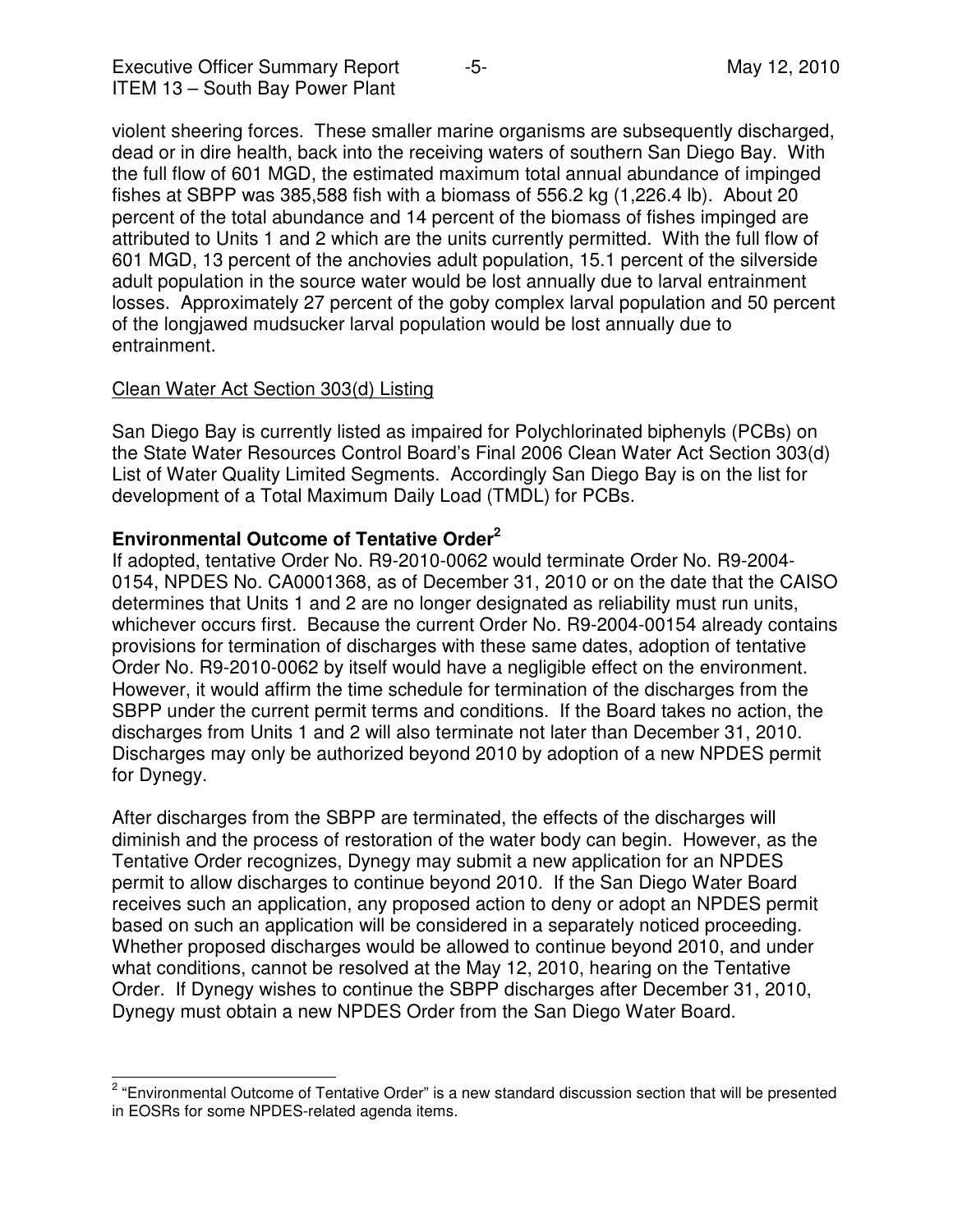|  | <b>Executive Officer Summary Report</b> |  |
|--|-----------------------------------------|--|
|  | <b>ITEM 13 - South Bay Power Plant</b>  |  |

#### **Background**

The SBPP is a gas and oil fueled electrical power generating plant, operated by Dynegy South Bay, LLC (Dynegy) and located on the southeastern shore of San Diego Bay in the city of Chula Vista, approximately 16 km (10 miles) north of the U.S.-Mexican border. The plant has four major steam cycle units with a net generating capacity of 723 megawatts electric (MWe). Each unit can generate independently or in conjunction with any other unit. Generation typically cycles on a daily basis in response to demand for electricity.

The SBPP discharge is regulated under NPDES Order No. R9-2004-0154 (NPDES Order) (Supporting Document No. 3), adopted by the San Diego Water Board in November 2004. The NPDES permit as originally adopted contained an expiration date of November 10, 2009. Dynegy, the operator of SBPP, satisfied the legal requirements for an administrative extension of the original 2004 permit by submitting a timely and complete application on April 10, 2009 for the reissuance of the SBPP NPDES Order.

Dynegy updated the NPDES application by letters dated October 16, 2009 and October 19, 2009 regarding the schedule for anticipated shutdown and closure of the South Bay Power Plant. Dynegy has requested to continue operation of electrical generating Units 1 and 2 under the current NPDES permit at a reduced maximum flow-rate of 225 MGD until December 31, 2010 based on the following considerations:

- The California Independent System Operator (CAISO) has terminated the Reliability-Must-Run (RMR) contract for South Bay Power Plant electrical generating Units 3 and 4 such that operation of these units, and use of the associated discharge outfalls, will not be required after December 31, 2009; and
- CAISO extended the RMR contract for Units 1 and 2 for the 2010 contract year until December 31, 2010. The conditions that would allow for termination of RMR service for Units 1 and 2, including the addition of new generation and reactive power in the San Diego area, are expected to be achieved in 2010. Consequently, operation of these units, and the use of the associated discharge outfalls, at this time are not expected to be required after December 31, 2010. If a new RMR contract is issued for the SBPP to operate beyond December 31, 2010, a new NPDES permit would still be required.

Based on Dynegy's supplemental information, the NPDES Order was modified on November 9, 2009 to incorporate the schedule for flow reduction to 225 MGD by December 31, 2009 and the termination of all discharges with the anticipated shutdown of Units 1 and 2 by December 31, 2010 or on the date CAISO determines that RMR services from Units 1 and 2 are no longer needed, whichever occurs first. A copy of Order No. R9-2004-0154 (including Monitoring and Reporting Program and Fact Sheet) as amended on November 9, 2009 is included as Supporting Document 3.

By letter dated January 11, 2010, Dynegy reported that Units 3 and 4 were shut down as of December 31, 2009, resulting in the reduction of maximum flow rate from 601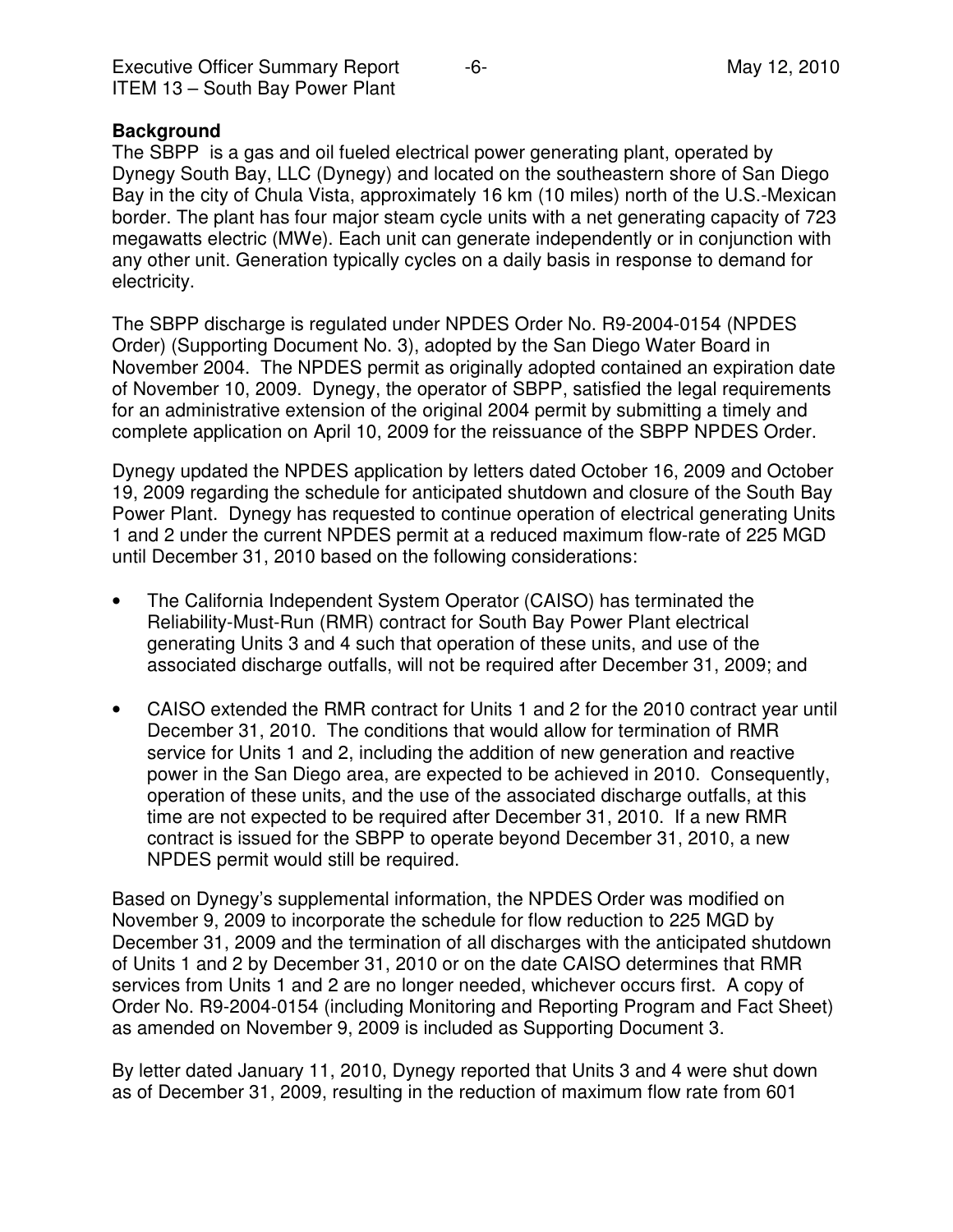Executive Officer Summary Report  $-7$ - All the Contract May 12, 2010 ITEM 13 – South Bay Power Plant

MGD to 225 MGD (63 percent reduction). Unit 3 last operated on December 10, 2009 and Unit 4 last operated on November 3, 2009.

The January 22, 2010 Public Hearing Notice (Supporting Document 2) established the procedures for conducting the hearing including identifying Dynegy and No More South Bay Power Plant Coalition as designated parties and documenting the procedure for requesting status as a designated party. The San Diego Water Board received requests for designated party status from City of Chula Vista (Supporting Document 6) and the California Independent System Operator Corporation (Supporting Document 7). By Notice dated February 9, 2010 (Supporting Document 8), the San Diego Water Board granted both requests.

Pursuant to the January 2010 Notice of Public Hearing (Supporting Document 2), the San Diego Water Board received submittals from designated parties and interested persons including Dynegy South Bay, LLC (Supporting Document 9), the No More South Bay Power Plant Coalition (Supporting Document 10), the California Independent System Operator Corporation (Supporting Document 11), the City of Chula Vista (Supporting Document 12), the City of Coronado (Supporting Document 13), and the National Oceanic and Atmospheric Administration (Supporting Document 14).

The San Diego Water Board has received rebuttal submittals from designated parties including Dynegy South Bay, LLC (Supporting Document 15), the No More South Bay Power Plant Coalition (Supporting Document 16), the California Independent System Operator Corporation (Supporting Document 17), and the City of Chula Vista (Supporting Document 18).

On March 22, 2010, the San Diego Water Board released for public comment and review: Tentative Order No. R9-2010-0062, An Order Terminating Order No. R9-2004- 0154 NPDES Permit No. CA0001368, Waste Discharge Requirements for Dynegy South Bay, LLC (Formerly owned by Duke Energy South Bay, LLC), South Bay Power Plant, San Diego County (Supporting Document 21) and the Staff Report, Dynegy South Bay, LLC, South Bay Power Plant, Evaluation of Water Intake and Wastewater Discharge Effects on San Diego Bay and Consideration of Termination of Discharge, March 22, 2010 (Staff Report)(Supporting Document 22). The March 22, 2010 Public Hearing Notice (Supporting Document 19) establishes additional procedures for conducting the hearing and established a period for commenting in writing on the Tentative Order, ending on April 21, 2010. The Staff Report does not identify any new or additional impacts beyond those already identified and considered in Order No. R9- 2004-0154 and concludes that allowing discharges to continue for the remainder of the permit term does not, in the short term, pose an unacceptable risk to human health or the environment within the meaning of 40 CFR section 122.64(a)(3). Therefore, the Tentative Order allows discharges from Units 1 and 2 to continue under the current permit (as amended in November 2009) until December 31, 2010 or the date on which the CAISO determines that Units 1 and 2 are no longer designated as needed for reliability, whichever is earlier. The Tentative Order does not find that impacts from the SBPP discharges are of sufficient magnitude to require immediate termination of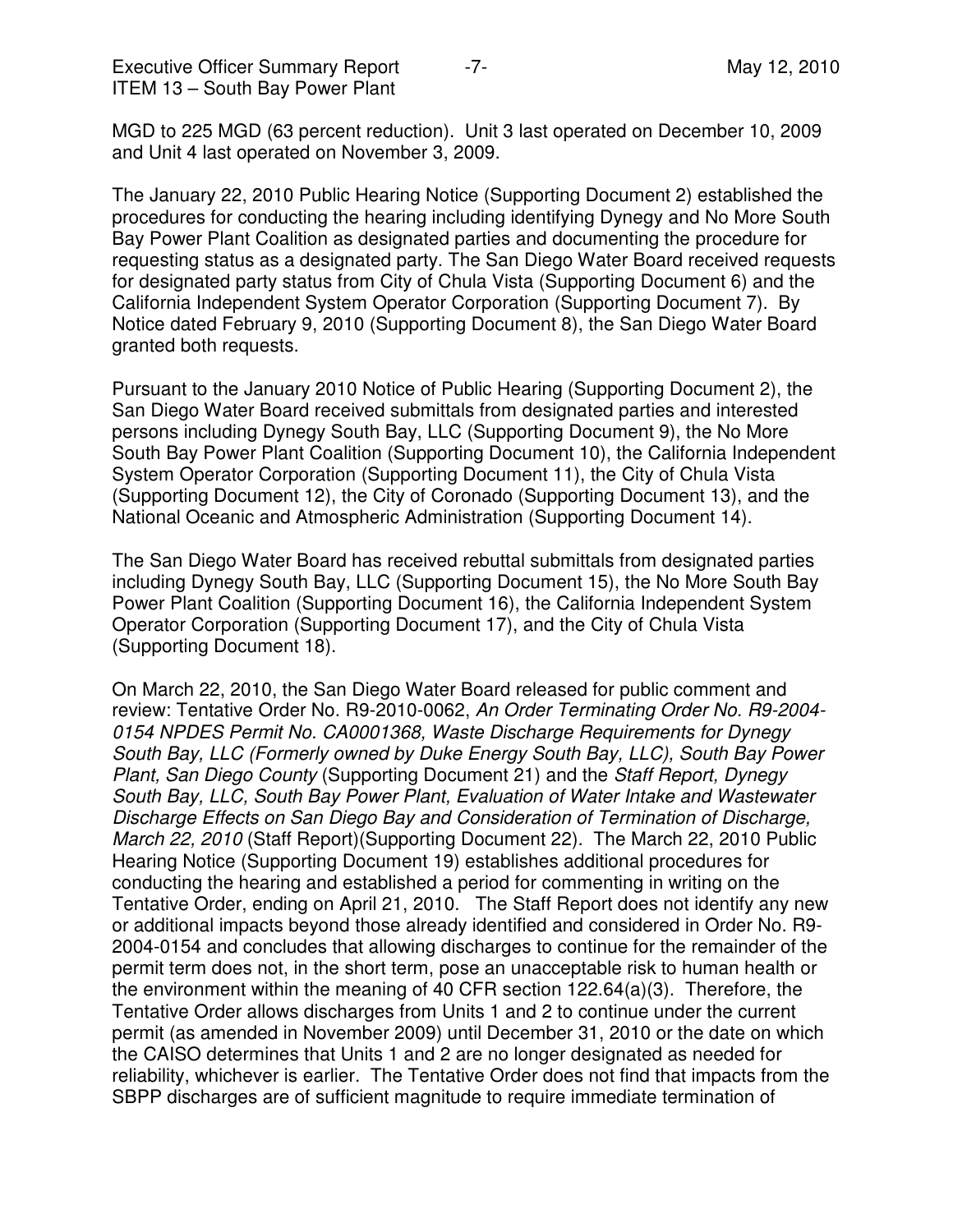discharges from Units 1 and 2.

The San Diego Water Board has received comments from designated parties and interested persons including Dynegy South Bay LLC (Supporting Document 23), No More South Bay Power Plant (Supporting Document 24), CAISO (Supporting Document 25), City of Chula Vista (Supporting Document 26), and a political delegation from Chula Vista (Supporting Document 27). A Response to Comments document and Errata Sheet, as necessary, will be included with the supplemental agenda package.

## **Once-Through Cooling**

L

The SBPP is one of 19 power plants in California that are currently permitted to withdraw water from the ocean, bays, or estuaries for electrical energy production using a single-pass system, also known as once-through cooling (OTC). Order No. R9-2004- 0154 as originally adopted contains requirements to develop a plan to comply with federal Clean Water Act (CWA) Section 316 (b) for technology-based measures to minimize adverse environmental impacts from cooling water intake structures. However, by memo dated March 20, 2007, the USEPA suspended the then-existing CWA 316(b) Phase II regulations establishing uniform performance standards for large existing power plants as a result of litigation. The suspension of the CWA 316(b) Phase II regulations caused the San Diego Water Board to suspend requirements for SBPP to comply with these regulations. $3$  There are currently no federal or state standards for implementing CWA section 316(b) at existing power plants. The status quo is that in any affected permit reissuance, the regional water boards must use their best professional judgment to implement section 316(b) when re-issuing NPDES permits.

On May 4, 2010, the State Water Resources Control Board plans to consider adoption of the Policy on the Use of Coastal and Estuarine Waters for Power Plant Cooling (Once-through Cooling Policy or OTC Policy). The Notice of Adoption Meeting, the draft final policy, the draft final Substitute Environmental Document and the draft responses to comments have been posted at

http://www.waterboards.ca.gov/water\_issues/programs/npdes/cwa316.shtml.

The proposed Policy establishes technology-based standards to implement CWA section 316(b) intended to reduce the harmful effects on marine and estuarine life associated with cooling water intake structures. The proposed Policy would apply to the 19 existing power plants, including SBPP, that currently have the ability to withdraw over 15 billion gallons per day from the State's coastal and estuarine waters using a single-pass system, also known as once-through cooling.

The proposed Policy includes compliance schedules for each of the 19 existing coastal

<sup>&</sup>lt;sup>3</sup> By letter dated June 1, 2007 (Supporting Document 4), the San Diego Water Board Executive Officer suspended Section E.1 of Order No. R9-2004-0154, which contains requirements for the Discharger to investigate impingement and entrainment impacts from OTC and develop a plan to implement federal Clean Water Act (CWA) Section 316 (b) requirements for technology-based measures to minimize adverse environmental impacts from cooling water intake structures in accordance with the CWA 316(b) Phase II regulations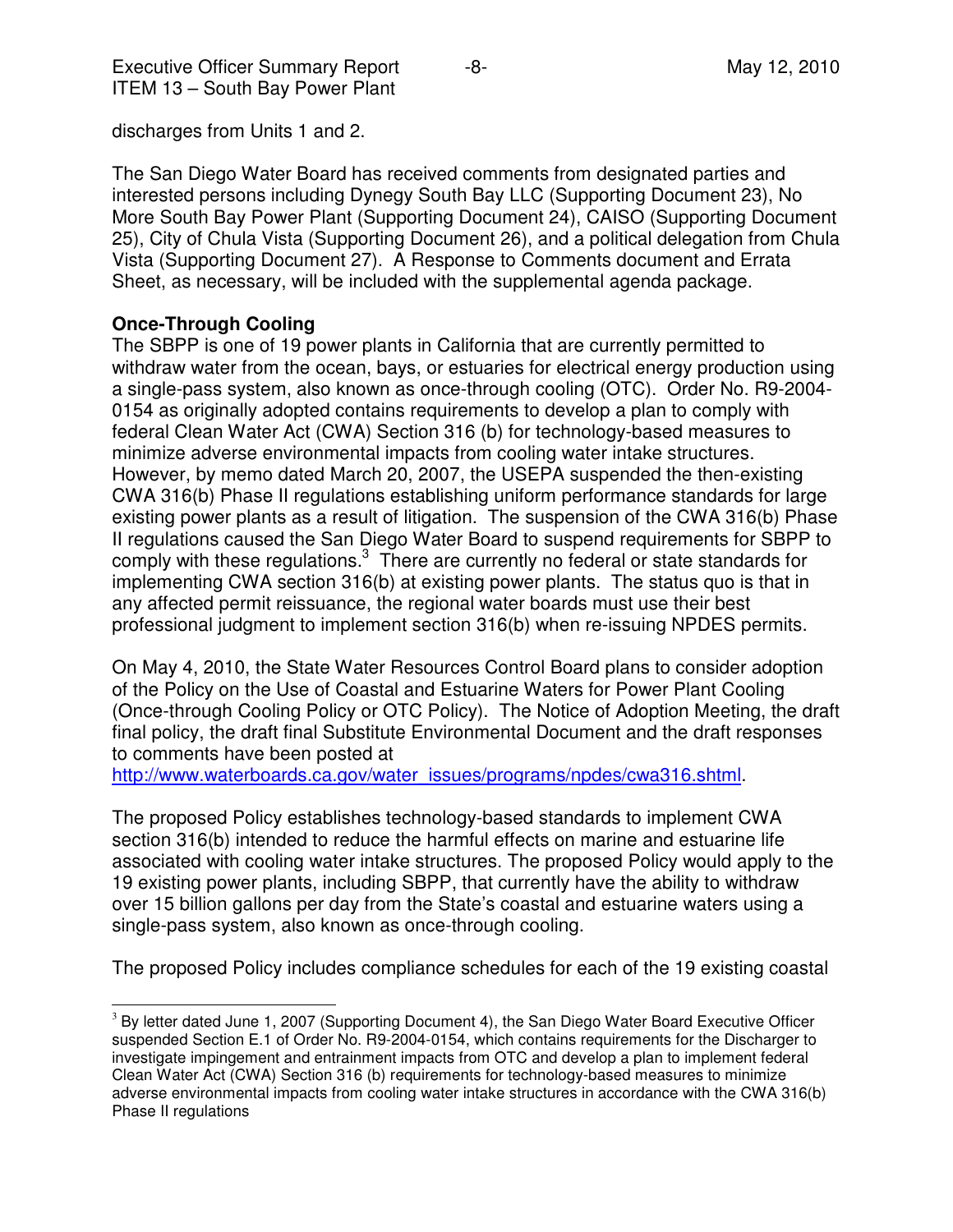Executive Officer Summary Report  $-9$ - Alleman and May 12, 2010 ITEM 13 – South Bay Power Plant

power plants to implement the technology-based standards which are intended to achieve significant reductions in the use of ocean water. If this OTC Policy is adopted, SBPP will be required in any permit reissuance to come into compliance by December 31, 2012, although at present the proposed Policy contains provisions for suspension of final compliance dates under certain circumstances where the CAISO determines that continued operation is necessary to maintain grid reliability. If the proposed Policy is adopted, staff will evaluate how the final language would be applied to any permit reissuance should Dynegy submit an application to discharge at SBPP beyond 2010.

### **Other Considerations**

As a separate matter, Dynegy is working closely on evaluating the potential environmental impacts associated with the shutdown, demolition and remediation of the SBPP with the Unified Port of San Diego (Port), which is the lead agency for purposes of compliance with the California Environmental Quality Act (CEQA). Other responsible agencies that may be commenting during this CEQA process include California Department of Fish and Game, National Marine Fisheries Service, the Army Corps of Engineers, U.S. Fish and Wildlife Service and the San Diego Water Board. The CEQA process will be initiated with submittal of the Tenant Project Application and Environmental Document by Dynegy.

The Port's review process of Dynegy's environmental document submittals could be up to 90 days, which is followed by the Port Board of Commissioner approval hearing to be held at a public board meeting. At that time, the Port will hire a third party consultant to work with Dynegy and the Port on the Environmental Impact Report (EIR) for CEQA. This process is projected to take up to eighteen months and is expected to include performing several studies and surveys defining impacts from the shutdown and demolition of SBPP. It is anticipated that a draft Environmental Impact Report will be prepared for the Project for review by the Port and all responsible commenting agencies. The San Diego Water Board will continue to participate in this on-going CEQA process.

The San Diego Water Board's jurisdiction and potential involvement in other aspects of the shutdown, demolition, and remediation of the SBPP, including mitigation for alleged impacts to San Diego Bay by the power plant discharge is under evaluation. The San Diego Water Board's action at today's meeting is limited to considering testimony, technical evidence, and supporting documentation relevant to the issues listed in the purpose above. San Diego Water Board staff will make recommendations on addressing other ancillary environmental issues associated with the power plant shutdown and mitigation for alleged impacts to San Diego Bay by the power plant discharge of the SBPP discharge at a future Board meeting and as the CEQA process unfolds.

LEGAL CONCERNS: None

SUPPORTING DOCS FROM POSTPONED MARCH 10, 2010 AGENDA PACKAGE: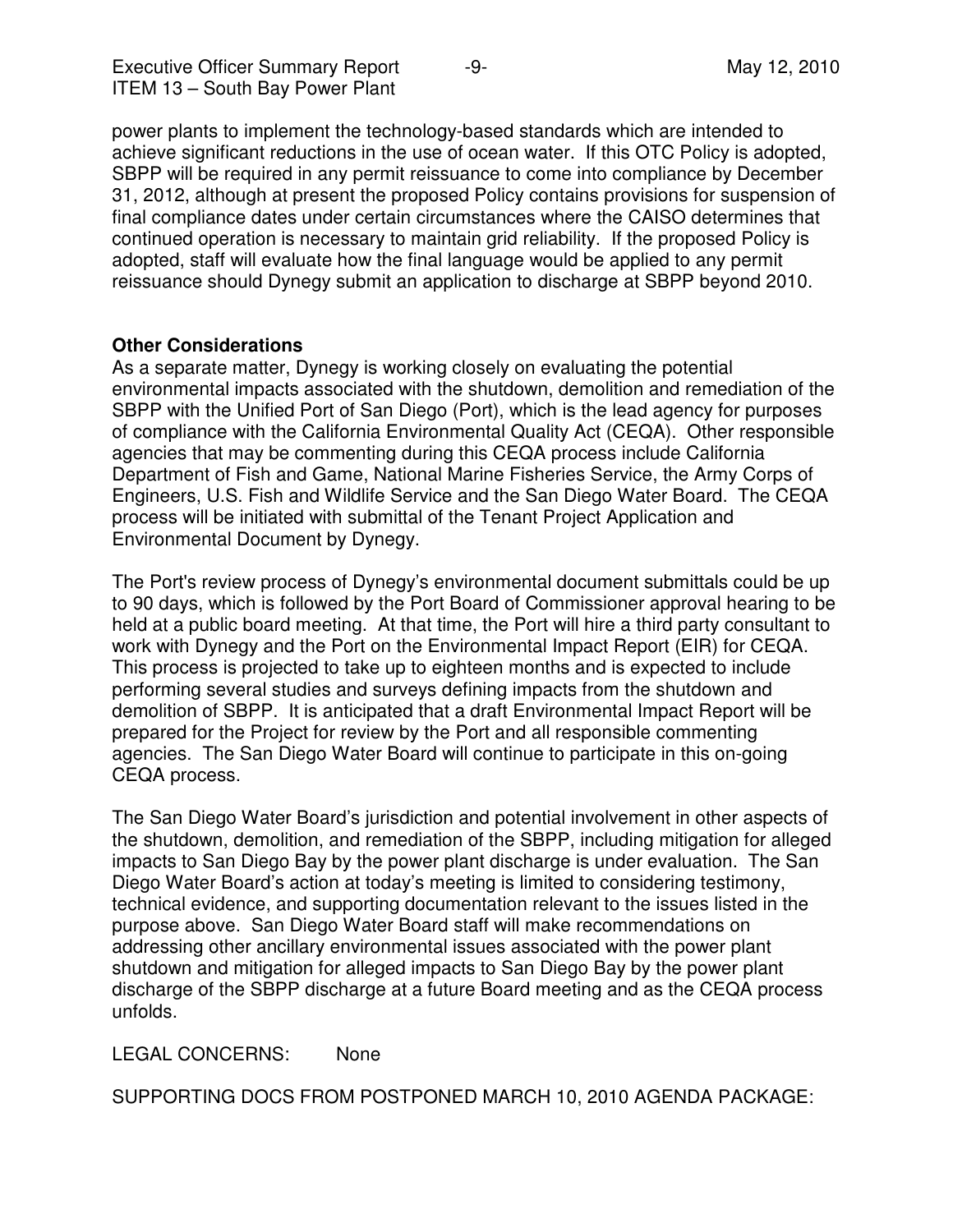(These documents were included with the March 10, 2010 agenda package and are being provided electronically.)

- 1. Location Map
- 2. Notice of Public Hearing dated January 22, 2010
- 3. NPDES Order No. R9-2004-00154, including Monitoring and Reporting Program and Fact Sheet, as amended on November 9, 2009.
- 4. San Diego Water Board Letter dated June 1, 2007 suspending Section E.1 of Order No. R9-2004-00154.
- 5. Dynegy South Bay, LLC Letter dated January 11, 2010 – NPDES Order Compliance Status Update.
- 6. Request for Designated Status by the City of Chula Vista
- 7. Request for Designated Status by the California Independent System Operator Corporation
- 8. San Diego Water Board Notice of Additional Designated Parties
- 9. Dynegy South Bay, LLC submission dated February 22, 2010 including Attachments 1-37
- 10. No More South Bay Power Plant Coalition submission dated February 22, 2010 including a thumb drive with Attachments.
- 11. California Independent System Operator Corporation submission dated February 22, 2010.
- 12. City of Chula Vista submission dated February 22, 2010.
- 13. City of Coronado Resolution dated January 19, 2010.
- 14. National Oceanic and Atmospheric Administration submission dated February 18, 2010.

SUPPORTING DOCS FOR MAY 12, 2010 AGENDA PACKAGE:

 (New documents provided in hard copy and electronically with this agenda package.)

- 15. Dynegy South Bay, LLC rebuttal dated March 2, 2010 from Pillsbury Winthrop Shaw Pittman LLP
- 16. No More South Bay Power Plant Coalition rebuttal dated Mach 3, 2010.
- 17. California Independent System Operator Corporation rebuttal dated March 3, 2010.
- 18. City of Chula Vista rebuttal dated March 3, 2010 from Foley & Lardner LLP.
- 19. Notice of Public Hearing dated March 22, 2010
- 20. Transmittal letter for Tentative Order No. R9-2010- 0062 and Attachment 1 dated March 22, 2010
- 21. Tentative Order No. R9-2010-0062